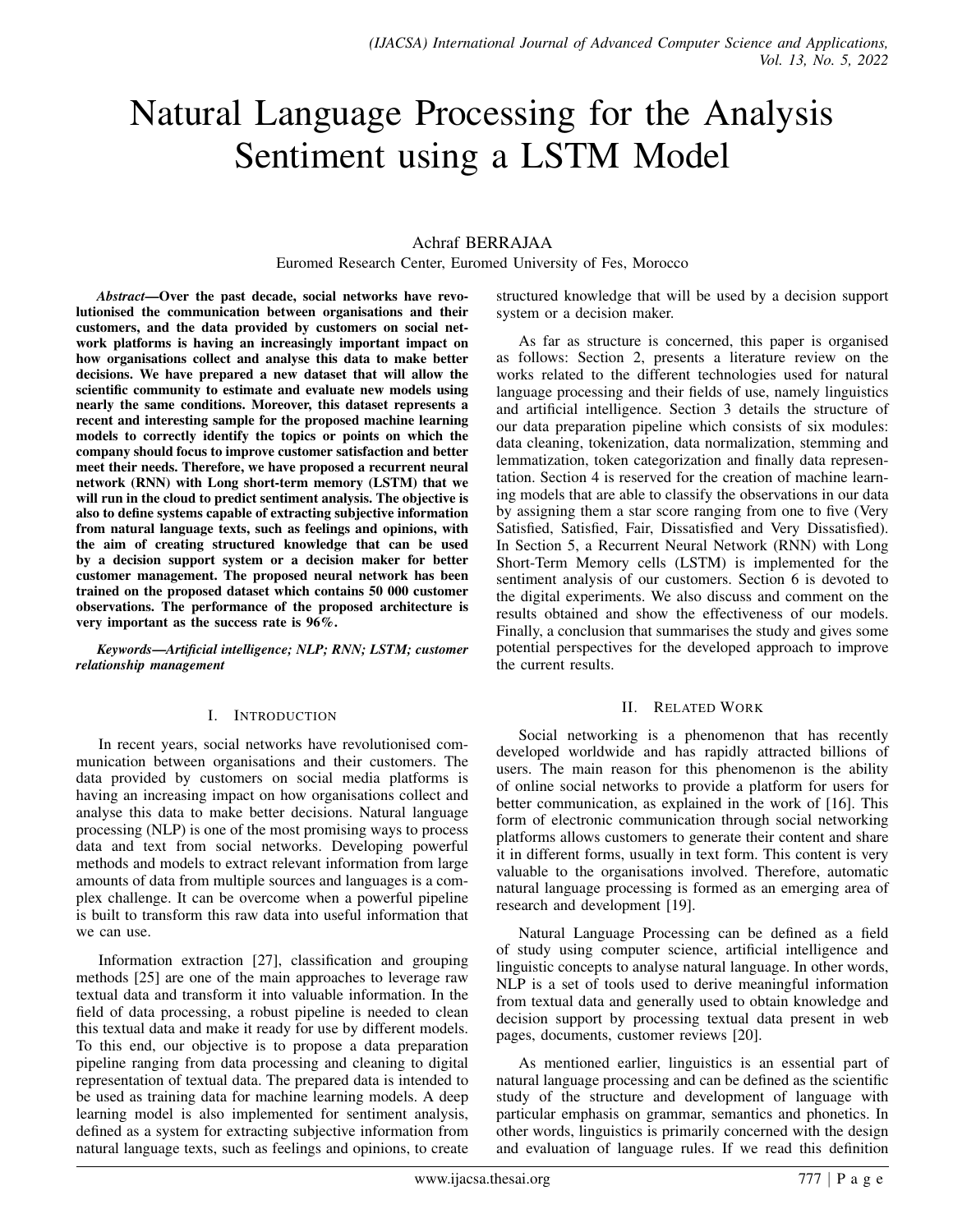carefully, we realise that natural language is controlled by a set of rules such as grammar and semantics. These rules will be a key factor in enabling the machine to understand the textual data and to process it. The author in [13] present a study that summarises the linguistic research techniques used in automating the analysis of the linguistic structure of language and, at the same time, sheds light on the development of core technologies such as speech recognition, speech synthesis and machine translation using artificial intelligence.

Artificial intelligence (AI) is a branch of computer science that aims to propose and construct systems able of performing tasks that require human intelligence. In other words, any algorithm or computer technique capable of performing sophisticated tasks such as driving a car or diagnosing a disease can be classified as artificial intelligence (for more information, see [24]). Machine learning is a sub-field of artificial intelligence that deals with the development of algorithms capable of learning to perform tasks automatically on the basis of a large number of examples, without being pre-programmed to do so in the case of supervised learning, or with the creation of clusters and grouping of the most similar observations in the case of unsupervised learning. We cite the book *Machine learning algorithms* [8] for more information on machine learning algorithms. On the other hand, Deep Learning refers to the branch of machine learning based on neural network architectures. In [17], the authors summarise the basic principles of deep learning and machine learning to provide a general understanding of the methodical foundations of current intelligent systems. The development of NLP applications relies heavily on machine learning and deep learning methods. Therefore, both disciplines play an important role in the development of this project.

In a natural language processing project, the data is nothing more than text - unstructured data produced by people to be understood by others. Nevertheless, this unstructured data contains patterns or indications that allow it to be analysed by a computer. To put it differently, although text is unstructured data, it is not disordered. On the contrary, text is governed by linguistic properties that enable communication [10]. Thus, our contribution will be to find patterns in the text, and analyse them for better decision making. This approach is similar to that of [20] who proposed a framework for big data analytics in commercial social networks for sentiment analysis and fake review detection for marketing decision making. Furthermore, when working with natural language, we frequently encounter the concepts of syntax and semantics. The syntax of a language refers to the rules that govern the way in which linguistic elements are put together to form phrases, clauses, and sentences. It should be noted, however, that the syntactic rules of a natural language are not as strict as those of computer languages. This is means that it is essential that a sentence follows the basic syntactic rules, so that it can be used to enable the machine to process textual data.

Natural language processing is performed on text data ranging from a few words entered by the user for an Internet search to multiple documents to be analysed and from which information needs to be extracted for better decision making. Thus, natural language processing is used in a variety of situations to solve many different types of problems:

cessing of natural language makes it possible to identify specific elements in the text. For example, it can be used to find the occurrence of a word or more generally a string of characters in a document. As an illustration, in the work of [21], a string recognition method based on a lexical search method was proposed. In this method, the string is identified by searching a sequence of segment patterns matching the string in a lexicon.

- Entity recognition: this involves extracting names of places, people, organisations and products from the text. As an application, [26] proposed an NLP pipeline from part-of-speech tagging, through chunking, to named entity recognition of Twitter.
- Sentiment analysis: This technique is used to determine people's feelings and attitudes towards a product or service. It is useful for providing feedback on how a product or service has been perceived. Companies in all sectors are analysing their social network data streams to better understand their customers' opinions. The main challenge is to extract reliable textual reviews from consumers and use them automatically to evaluate the best products or brands. [20] proposed a framework to automatically analyse reviews. Sentiment analysis was used to analyse online reviews on Amazon. Similarly, in the work of Kumar and Sebastian (2012), a hybrid method is proposed, which uses corpus-based and dictionary-based algorithms to define the semantic orientation of opinion words in tweets. In [3], a new method of approaching sentiment classification is proposed based on Twitter data.
- Search engine: Making extensive use of natural language processing for a variety of tasks, such as query understanding, query expansion, question answering, information retrieval, ranking and clustering of results. For example, in [1], a search engine specific to scientific research is proposed, which first collects the information disseminated on the web in the sites of academic institutions and in the personal homepages of researchers. Then, after intensive text processing, it summarises the information in an enriched and user-friendly presentation oriented towards non-expert users. A question answering system has been proposed by [23], which consists of automatically answering a question posed by a human in natural language using a pre-structured database or a collection of natural language documents.
- Electronic messaging: Email platforms use natural language processing to provide a series of features, such as spam classification, inbox priority, auto-completion. As an example for spam classification, [18] proposed a comprehensive spam classification system based on semantic text classification using NLP and URLbased filtering. Similarly, [12] compared various ML algorithms and a convolutional neural network was studied with the objective of creating a powerful and efficient model for correctly classifying emails.
- Searching for a string of characters: automatic pro-

The above use cases are just a sample. NLP is increasingly used in several other applications, and new applications of NLP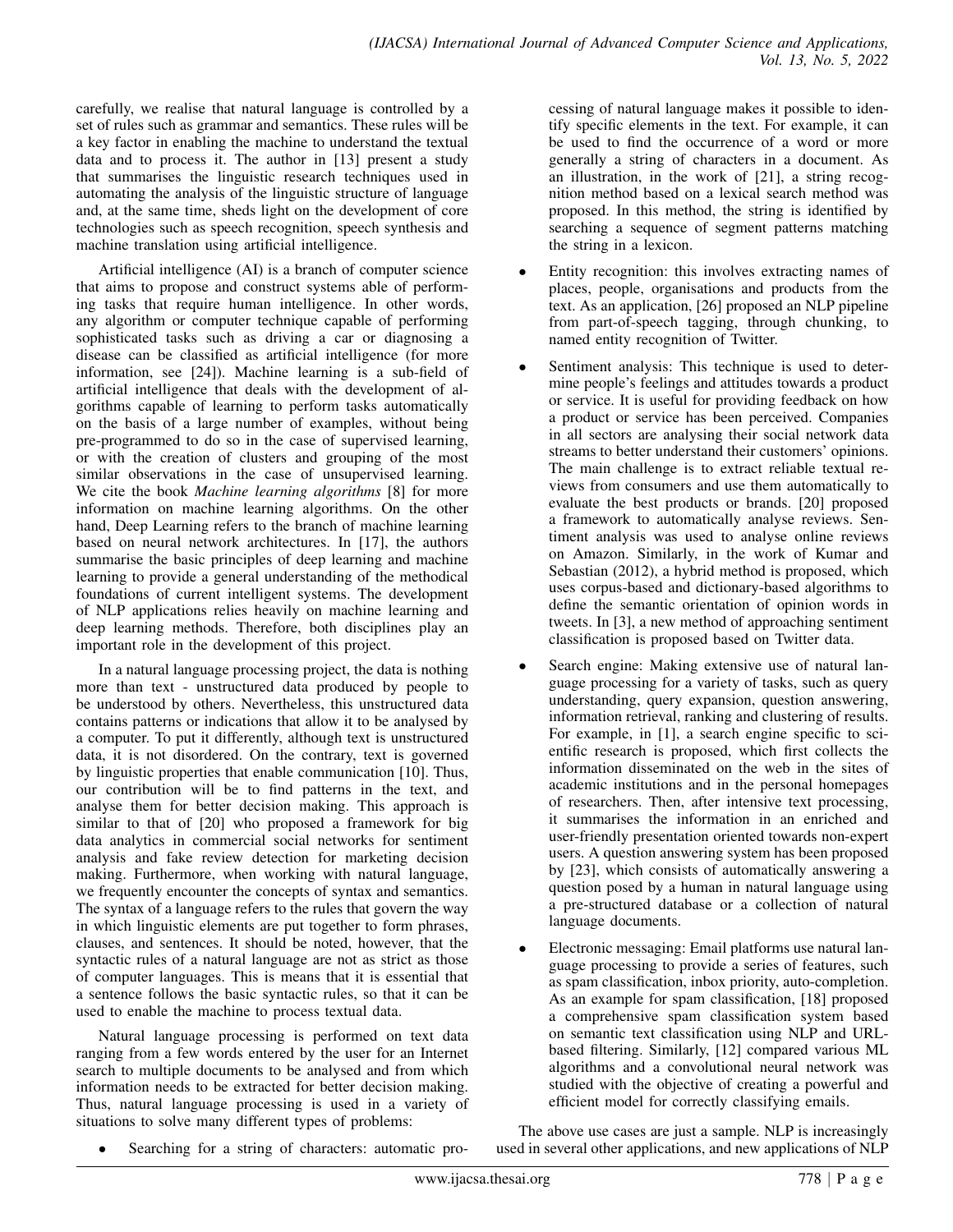are emerging very rapidly. For instance, program synthesis is an ambitious and new field that consists in generating a source code (programming code) from a natural description. The author in [6] proposed an RNN with LSTM cells that generates java source code from a description expressed in natural language.

Several factors make the process of processing text data difficult. The existence of several languages, each of them having different rules [10] is an example of this difficulty. To illustrate, words can be ambiguous and their meaning may depend on their context. A word can also express an action, a feeling, a name or something very different. As textual data belong to the family of unstructured data, it is necessary to go through a set of data preparation operations to make them useful and usable. Despite these difficulties, natural language processing is able to perform complicated tasks in an adequate way and to bring added value in many domains. For example, sentiment analysis can be performed on customer reviews, which can identify potential problems and anomalies with a certain product or service and improve it. In the following, a robust pipeline is used to clean up the textual data and make it ready for use by the various AI models. Postal services have been considered as an application. A pipeline is proposed for data preparation, ranging from data processing and cleaning to digital representation of textual data.

## III. DATASET, EXPLORATORY DATA ANALYSIS AND PIPELINE

One of the most important applications where customer service needs to be improved is the postal service. Thus, our goal is to project this application to improve this service.

### *A. The Dataset*

The first step in the development process of any NLP classification system is to collect data relevant to the proposed problem. An initial idea that may arise is to use structured datasets found on sites such as kaggle, but the problem with this approach is that these datasets deal with topics that are not relevant to the business knowledge related to the services offered by the Post. This will result in poor performance for our model. Therefore, we will need to think about retrieving a meaningful and real training dataset for the Post. One way to build a meaningful dataset is to collect reviews from organizations that operate in very similar, if not identical, domains to the Post using a scrapping method. The idea of choosing several organizations instead of one is on the one hand to have a large volume of data and on the other hand, because very often an organization tends to have mainly positive opinions and at the same time some negative opinions (having diffuse opinions).

In order to build the most accurate and robust model possible, it is necessary to have a fairly generalized set of data and to touch as much as possible all categories of reviews. To do so, several datasets from different countries (United States Postal Service, Canada Post and French Post) have been collected. Fig. 1 shows the percentage of observations of the data with a score ranging from 1 to 5 (note that we collect and scrap the data in open source).



Fig. 1. The Percentage of Observations with a Score Ranging from 1 to 5.

Due to the fact that Post France notices are in French. The Google API was used to translate the data observations to obtain standardized observations in one language, English.

## *B. Exploratory Data Analysis*

The idea behind this part (topology of text data observations) is to get an idea of how the data was constructed and if there is some pattern in the way reviews are written by customers, i.e. words used by customers, length of comments, etc. This will help us choose the Hyper-parameters for the Machine Learning / Deep Learning models. We start by visualizing the length distribution of the data observations in Fig. 2. To do this, we can calculate the length of each review and then visualize them using a histogram (Fig. 3).



Fig. 2. Histogram of the Length of Characters per Observations.

We can say that most comments are between 180 and 219 characters long, and as the number of characters' increases, these comments become rarer. On average, a comment contains about 176 characters with a median of 190.

We can see that most of the customer reviews are about 30 to 39 words long, with an average of 32 words per review and a median of 34 and a maximum of 151 words.

This will allow us to have a first interaction with the textual data we have in order to extract indications and a first general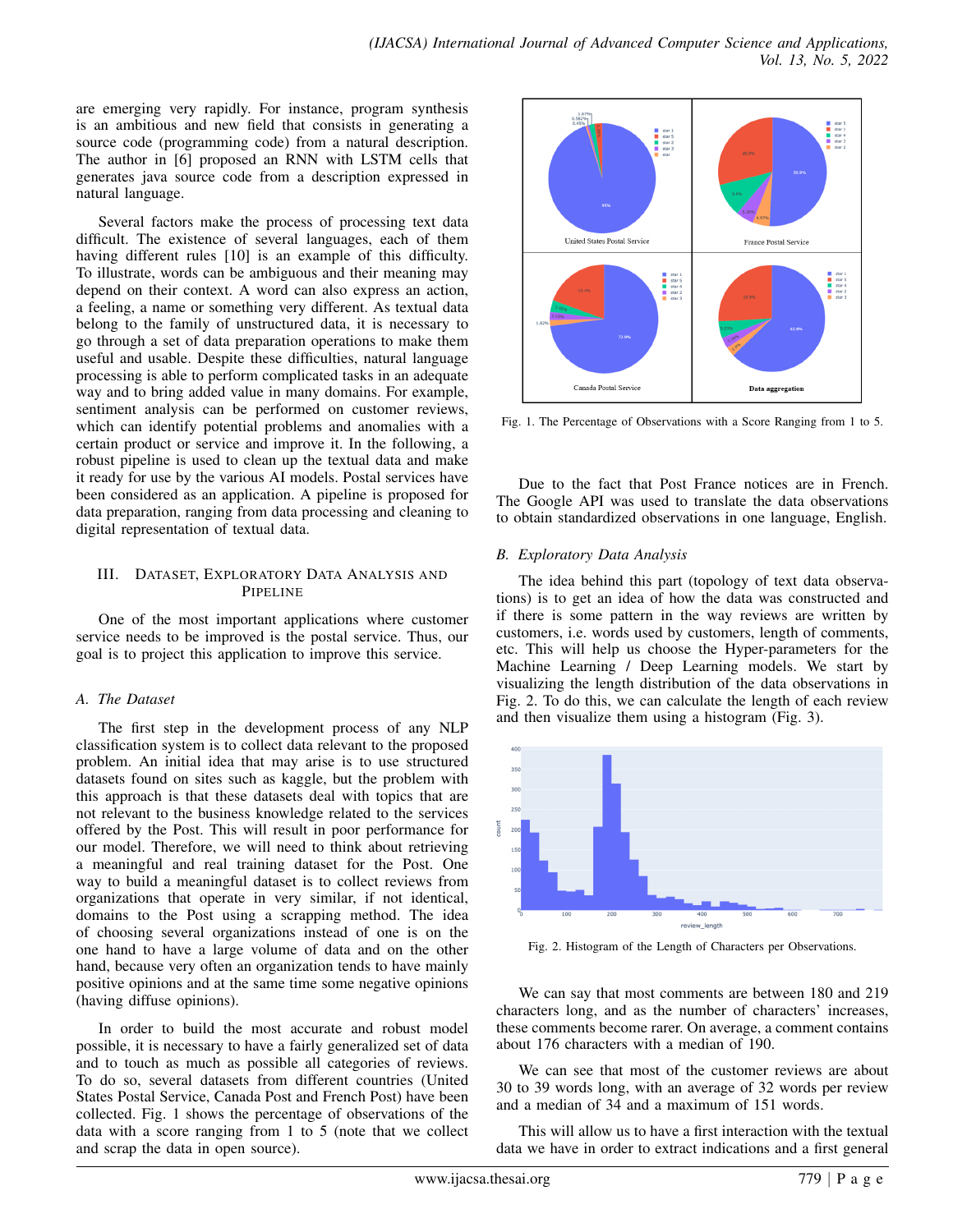

Fig. 3. Histogram Representing the Number of Words per Observation.

view of the available data.

## *C. Data Preparation Pipeline*

At this point, the goal is to clean the data to make it more usable. This task consists of a series of steps to process, clean and normalize the textual data into a form that contains much less noise. The general idea is to remove unnecessary elements that may interfere with decision making or handicap the learning process.

The structure of our data preparation pipeline consists of six modules: data cleaning, tokenization, data normalization, stemming and lemmatization, token categorization and finally data representation.

*1) Data Cleaning:* Regular expressions allow us to create string patterns and use them to find or substitute specific strings in textual data. Python offers a rich module named "re" for creating and using regular expressions [15].

The idea behind this step is to remove characters and symbols that are usually non-alphanumeric characters, which add extra noise to text data. Regular expressions are used to detect non-alphanumeric characters and remove them afterwards.

*2) Tokenization:* Tokenization is the process of dividing a text into "tokens", a token being a significant unit of text, very often a word, that we wish to use to perform an analysis. This step is essential in any natural language processing project, especially with ML models. The importance of this task will become even more apparent when representing textual data in digital format.

We performed two types of tokenization: a) Sentence tokenization is the process of breaking up textual data into sentences. A user review may or may not contain several touching sentences about the same topic, the idea is to try to structure the observation into meaningful sentences. In order to perform tokenization, we will use the *nltk* library using the *nltk.senttokenize()* function, which has been pre-trained and gives impressive results. b) Word tokenization is the process of breaking a sentence down into its component parts. A sentence is a collection of words, and with tokenization, we basically break the sentence down into a list of words.

*3) Data Standardization:* In order to make the NLP system more robust, it is essential to go through this step where we will normalize the data by making all the tokens lowercase or uppercase. We can see the value of this step in case we are looking for patterns in our data, or we are trying to match a certain word, but the main usefulness of this step is seen in the Feature Engineering step, where we will represent our textual data in a digital format. If this step is omitted during the data cleaning process, we will get a very high dimensional vector representation that will handicap the learning models considerably. We apply this process to all data observations using the *lower()* method.

*4) Stemming and Lemmatization:* Stemming and lemmatization ensure that the different forms a word can take, i.e. plurality, gender, cardinality, tense, etc., are treated as single vector components, which reduces the feature space during digital representation and makes the models more efficient during learning.

Stemming is important in the sense that it helps normalize words to their basic root, which facilitates many applications such as classification or any other ML algorithm. This task is performed via the "*SnowballStemmer*" where we specify an input language which for our project is obviously English, the stemmer removes suffixes and endings from the words and transforms them to their basic form.

A lemma is the basic form of a word. In other words, it is the form in which the word would appear if it were listed in a dictionary. The result of stemming is not always a correct word, but the lemma of a word will always be present in the dictionary. In the application of lemmatization, an additional step is involved where the formed root is compared to the information provided by the dictionary and if and only if the lemma is present in the dictionary it can be taken into consideration. This makes undoubtedly this step much more complex and computationally demanding. The research proposed in [5] is based on comparing the accuracy performance of document retrieval based on language modeling technology, especially stemming and lemmatization. In addition, a baseline ranking algorithm was used to compare the two technologies.

## *D. Categorization of Tokens*

*1) Part-of-Speech Tagging:* Part-of-speech (POS) is a process that determines the grammatical category of each token in the textual data. It labels nouns, verbs, adjectives, adverbs, interjections, conjunctions, singular nouns, plural nouns, proper nouns, etc. All this is done by models trained on datasets containing tokens and the associated tag. This is a crucial step for many NLP applications because by identifying the POS of a word, one can infer its meaning in context, which is used by many machine learning models to better classify textual data. The same token can sometimes be a noun, a verb or adverb. This is where Part-of-Speech tagging becomes of great importance since it allows us to categorize tokens as precisely as possible based on a statistical approach. To add, we use the *POS* model of the *Spacy* library to categorize the tokens of textual observations.

The same word can have different interpretations. This is why grammatical structure is important. The *NLP spaCy* library uses models that have been pre-trained to best predict the usage of a word in a data observation. When analyzing customer reviews, we want to know what actions customers have performed or undergone in order to get to know them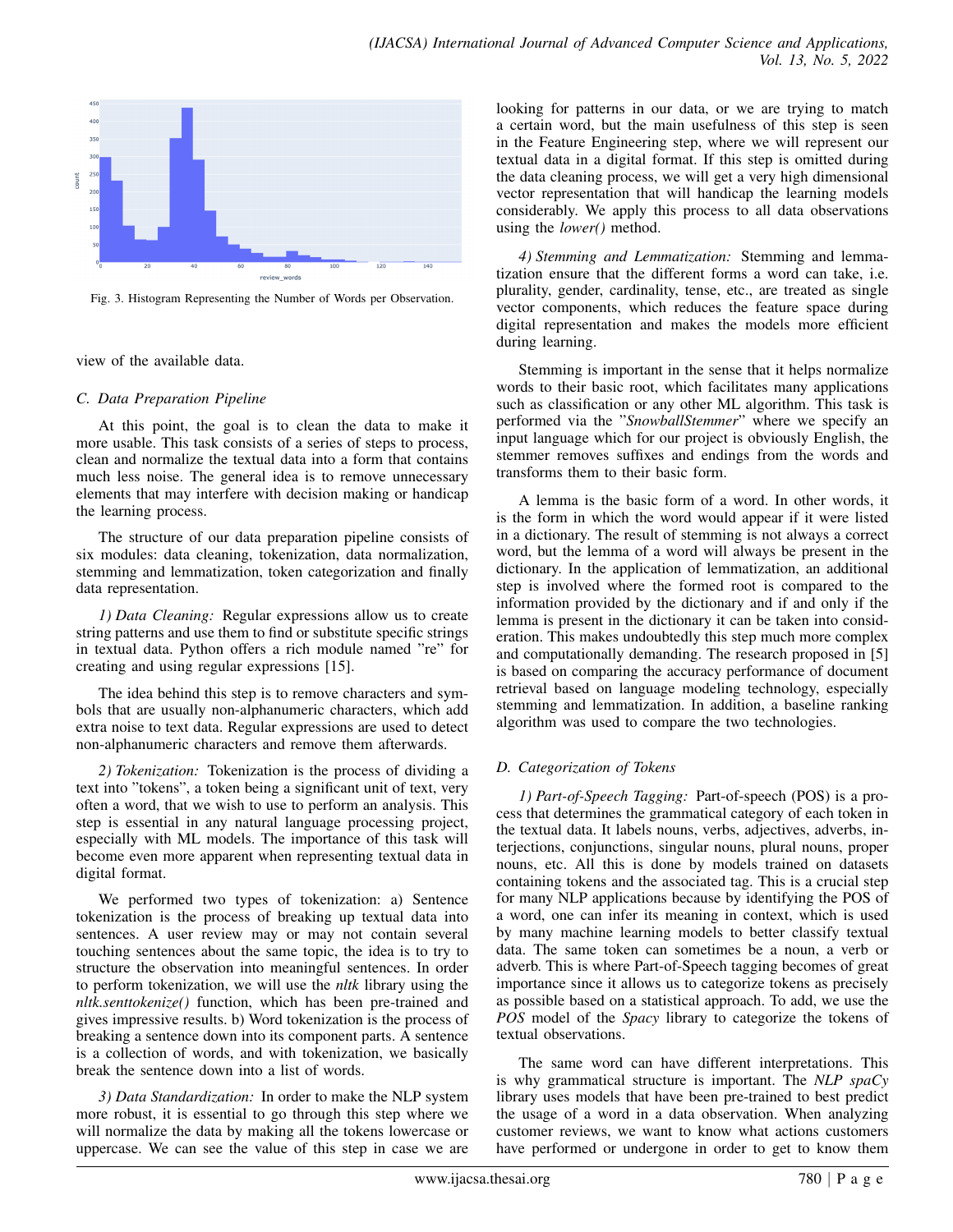better and this is where POS tagging comes in, allowing us to easily retrieve all actions performed by the customer.

*2) Named Entity Recognition:* When examining textual data observations, we tend to first identify the key actors in the observation, such as people, places, and organizations. This classification helps us break up data observations into entities and make sense of the semantics of the data observation. The Named Entity Recognition (NER) mimics the same behavior and is used to classify entities (tokens).

Named Entity Recognition (NER) is a process that detects names in textual data, as well as dates, monetary amounts and other types of entities. NER tools often focus on three types of categories: Person, Organization, and Location, drawing on models that have been pre-trained. The Named Entity Recognition process consists of two sub-tasks: entity detection (the token) and entity type determination based on statistical methods, very often supervised models. NER models rely on several parameters, one of which is the POS (part-of-speechtagging) of the token. It is at this point that we can see a clear relationship between the POS and NER process.

## *E. Data Representation*

Feature engineering is an important step for any machine learning problem. No matter how good the learning algorithm used, if we introduce bad features, we will get bad results.

At this point, we only have cleaned textual data, but we cannot feed it to a machine learning model. Therefore, it is essential to find a way to represent this data so that we can process it with a given model. In other words, we need to transform our textual data into digital form so that it can be passed to ML algorithms.

In this task, the objective was to work on different methods of representing text as vectors in order to choose the best one for our learning models. Several data representations have been used in the field of data science, such as Bag-of-Words [28], TF-IDF [2], Word Embeddings [4] and Word2vec [11]. We chose to use TF-IDF because of its compatibility with this problem.

TF-IDF aims to quantify the importance of a given word relative to other words for each observation in our dataset. The problem with the bag-of-words is that, since the feature vectors are based on the frequency of tokens, some terms may appear frequently in all observations in our dataset and tend to mask the importance of other words in the feature set. In particular, words that do not appear as frequently, but may be more interesting and important as characteristics. A simple way to think about the TF-IDF process is as follows: if a word m appears many times in an observation, but does not appear much in the rest of the observations in the dataset, then word m should have high importance for the observation in question. The importance of m should increase in proportion to its frequency in the observation in question, but at the same time its importance should decrease in proportion to the frequency of the word in the other observations.

Mathematically, TF-IDF is the product of two metrics. TF measures the frequency of occurrence of a word in an observation. Since different observations in the dataset may be of different lengths, a term may appear more often in a long observation than in a short observation. To normalize this, we divide the number of occurrences by the length of the observation. The IDF measures the importance of a word in the entire dataset. We calculate it by dividing the total number of observations in our dataset by the number of observations containing the term. We do this for each term and then apply a logarithmic scale to the result.

The TF-IDF score is a product of these two metrics. Thus, the TF-IDF score =  $TF * IDF$ . And can be represented as follows:

$$
W_{i,j} = tf_{i,j} \times Log(\frac{N}{df_i})
$$

We apply this same model to our dataset and this numerical representation will be used several times over the prediction models.

#### IV. CONSTRUCTION OF A REVIEW SCORE PREDICTION MODEL

At this stage, we explored our data, and were interested in the syntax, structure and semantics of the observations in our dataset. We also cleaned our data; then the data was represented in a digital format using the TF-IDF algorithm. The next step is to build models that allow us to take advantage of all the steps seen in the previous tasks. In this step, the task was to create a model that predicts customer ratings with the highest possible accuracy. To do this, a first approach was to understand the objective and how to go about it. The problem addressed, which is the prediction of the star score of reviews, is a classification task that consists of classifying reviews into five categories ranging from a score of one to five based on the specific properties or attributes of each review. The classification of textual data is one of the most complex tasks in automatic natural language processing due to the many factors involved, namely the quality of the data cleaning, the algorithm used to represent the textual data, the quality of the data used to train the model, the prediction model used and its parameters, etc. As we can see, there are many factors and variables and the objective is to optimize each of these factors to obtain the best possible result.

What customers think is important information, it is very valuable knowledge for the organization concerned in the sense that it gives a very clear idea of the quality of a certain product or service and how the public perceives it. While some platforms allow users to give a star rating, most social networks do not offer this possibility of rating on a scale of one to five stars. The objective of this task will be to create a machine learning model that will be able to rank our data observations by assigning a star rating from 1 to 5 (Very Satisfied, Satisfied, Average, Dissatisfied, and Very Dissatisfied).

Once we have a numerical representation of our training dataset, we need to use classification algorithms, which are nothing more than supervised learning algorithms used to classify data observations into different categories. The goal at this point is to train classification models on our training dataset. The classification algorithm will identify patterns based on the characteristics of our training data observations and their corresponding labels, and the result of this identification will constitute our score prediction model. The models are expected to be generalized enough to predict classes for new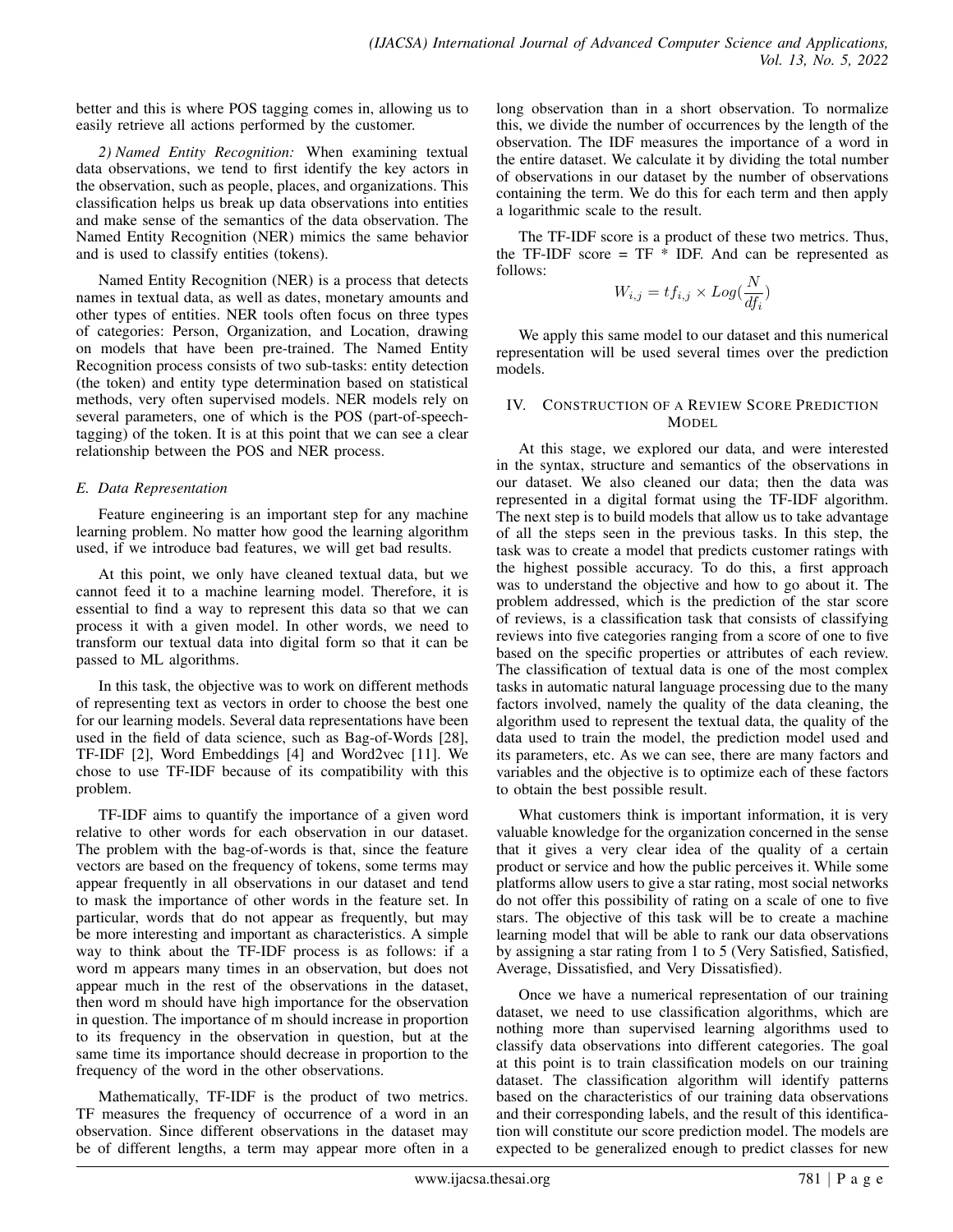data observations (without labels). Thus, having a generalized dataset is essential, as has already been pointed out.

Several learning algorithms were used for this task: SVM, KNN, Decision tree, Random forests and Logistic regression.

The model evaluation is an estimate that can be used to indicate how well you think the algorithm can actually perform. It is not a guarantee of performance since we are talking about a statistical estimate. Once we have estimated the performance of our algorithm, we can re-train the final algorithm on the training data set and prepare it for operational use. The performance of classification models is based on their ability to predict the outcome of new observations. This performance is measured against a test data set, which consists of observations that were not used to train the model. This textual dataset is a real post observation set that represents a real subset (which will be the test dataset of our model). This test dataset contains observations and their corresponding labels. The digital representation of the test dataset is fed into the already trained model and predictions are obtained for each observation. These predictions are then compared to the actual labels to determine the quality or accuracy of the model prediction.

In the result section we will detail the percentage of success of each model. Based on these results, we can observe that most of the models have a good performance, the multinomial logistic regression having the best performance and, on the other hand, the decision tree having the worst predictions.

### V. CONSTRUCTION OF A SENTIMENT ANALYSIS MODEL

Sentiment analysis is one of the most active research areas in natural language processing. Sentiment analysis is a field of study that analyzes people's opinions, feelings, evaluations, attitudes and emotions through natural language.

The aim of sentiment analysis is to define a system that can extract subjective information (such as opinions and feelings) from natural language to create structured knowledge that can be used by decision support systems or decision makers. Nowadays, with the advent of social networks, sentiment analysis has gained in value. Their wide diffusion and their role in modern society represent one of the most interesting developments in recent years, attracting the interest of organizations and companies. Not so long ago, sentiment analysis was almost non-existent. Opinions were collected through surveys rather than through observation of textual data because computers were not capable of storing and processing large amounts of data, and there were no algorithms for extracting knowledge from written language.

The explosion of sentiment-laden content on the Internet, the increase in computational power, and advances in data mining techniques have made sentiment analysis a burgeoning research area and a crucial business sector. In this classification, we have implemented a recurrent neural network (RNN) with LSTM cells, where we will apply it on a digital representation of the data represented by One Hot Encoding [9], in order to classify the observations of the Post's customers into Very Satisfied, Satisfied, Average, Dissatisfied, and Very Dissatisfied opinions.

Recurrent neural networks are more effective than traditional neural networks and machine learning algorithms at retaining information from the previous event. The recurrent neural network involves a combination of loop networks. The loop network allows the information to persist. Each network in the loop takes the input and information from the previous network, performs the specified operation and produces an output, and at the same time passes the information to the next network. Some applications only need the most recent information, while other applications may need more information from the past, such as NLP (the meaning of related words). As the gap between the required prior information and the point of application has increased to a large extent, the learning of simple RNN lags behind. But fortunately, longterm memory networks [14], a special form of RNN, can learn such scenarios.

Long-term memory (LSTM) is an alternative architecture proposed in [14]: the traditional architecture of a Recurrent Neural Network (RNN) that is based on a simple activation function is modified in such a way that the vanishing gradient problem is explicitly avoided, while the learning method remains unchangeable. For more information on this architecture [6], [7]. But what are the strengths of LSTM ? why the LSTM will be effective to solve the steel continuous casting problem?

A LSTM neuron network is made up of several cell that have not just one activation function but rather three that are represented as an input gate, a forget gate and an output gate. Each cell remembers the state of the problem treat in several time intervals, and the three gates regulate the flow of information in and out of the cell. The LSTM network is very suitable for classification, processing and prediction based on time series data, because there may be lags of unknown duration between important events in the time series. This is what is needed to understand a series of words in a sentence. Also as we explained, LSTM was developed to deal with the explosion and disappearance of gradients that may be encountered when training traditional RNNs.

## *A. The Proposed LSTM Architecture and Hyperparameter*

To define a neural network, it is necessary to establish parameters, such as training data, type of neural network, number of layers, connections, activation functions, propagation rules, etc.

There are several ways to train a neural network to produce a specific output for a specific input. In the current training method (Forward / Backward Propagation), we have error propagation, which involves adjusting the network based on each neuron's contribution to the error, and each neuron adapts the weights by using the gradient of descent. Genetic algorithms are also used to train neural networks [22]. By training these networks on a dataset with known correct outputs, the network will be able to return an approximate result for new data (not seen in the training stage). We trained our LSTM with data from 50,000 use cases (customer observations).

Regarding the architecture, there are several architectures proposed in the neural network language model with some differences between them. The proposed architecture for our application area consists of some basic principles, such as: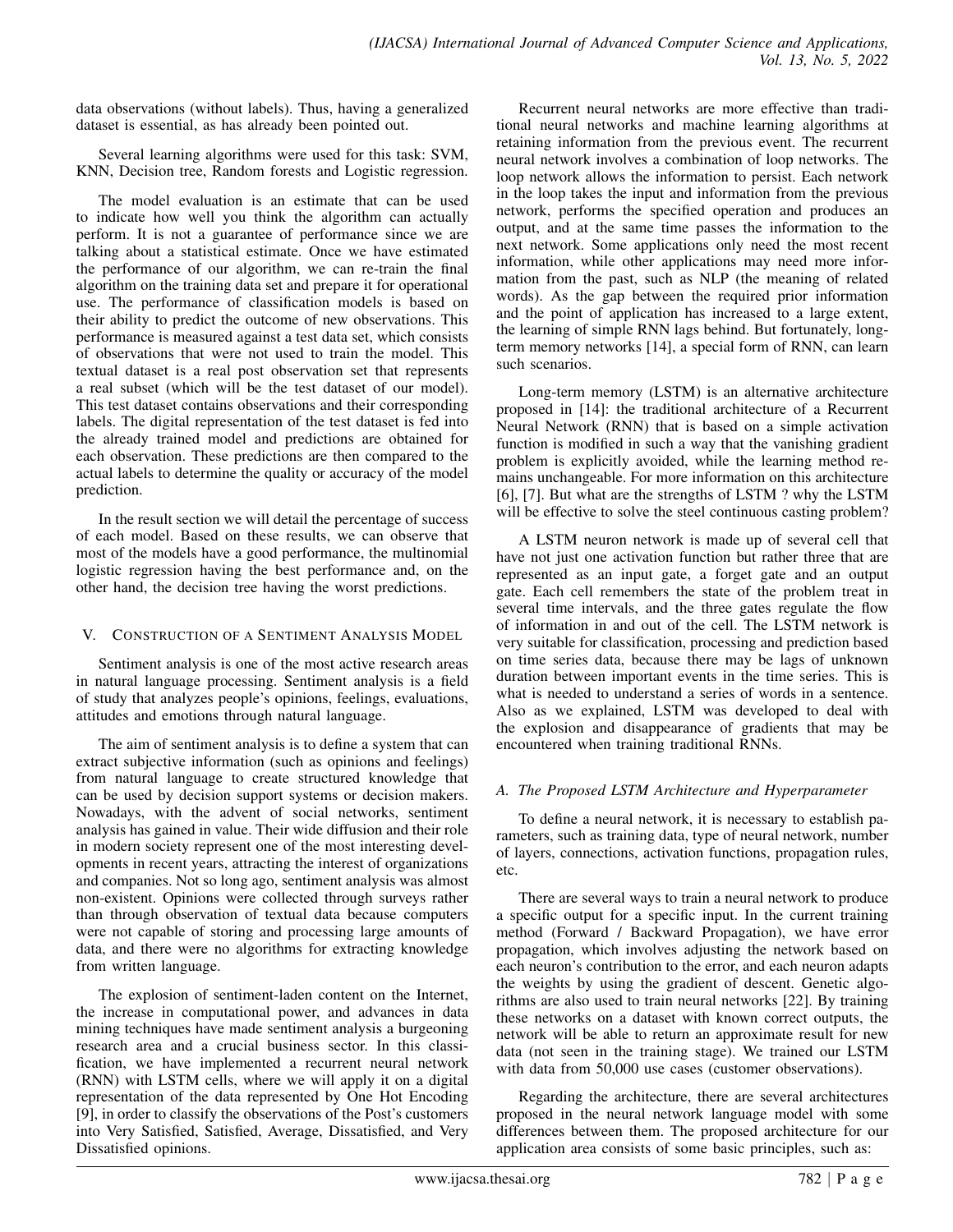The input of our LSTM (the input sequence) is represented by a sentence, it is coded by the code from 1 to K, where K is the length of the client's observation. This involves the use of One Hot Encoding [9] to list individual words. The sequences are generated in 128 batches with 5% diversity (with the goal of avoiding overfitting).

The network topology is represented as follows: An input layer that takes as input the digital representation of the data observations. Five hidden layers have been implemented, each with 256 LSTM units, and each uses the "relu" activation function. For the five hidden layers, a normalization step is added via the Batch Normalization technique, which improves the performance and stability of neural networks. The main idea is to normalize the inputs to each layer so that they have an average output activation of zero and a standard deviation of 1. The regularization is used in the network in the form of an exclusion layer. This form of regularization prevents overfitting of the model. The output layer is composed of five neurons, as we want to perform a five-class classification with a "softmax" activation function that will be used to represent a probability distribution to predict customer sentiment. As shown, the neural network trains by adjusting the weights by comparing the results predicted by the neural network and the actual label of the observations in the dataset.

Now that we have built the model, we will have to train it on the digital representation of the training data. To do so, we will have to define a cost function which measures the difference between the results predicted by our model and the real results. As this is a classification case, we tested several functions but the experimental results show that the categorical function "cross-entropy" is the best for this application domain. So we have a neural network, a cost function to be minimized. To minimize the cost function, we used the gradient descent algorithm and exactly the Adam optimizer which is an optimization algorithm to minimize convex functions. As a learning standard, the used precision of the Adam optimizer is 0.001.

Finally, we define precision as an evaluation metric for our neural network. The following algorithm summarizes the main steps:

### VI. EXPERIMENTAL TESTS

In order to evaluate the performance of our models for the two treated part, this part puts forward the performance of the models taking into account the quality of the solution. Note that all the experiments were performed on the google colab under GPU.

## *A. Assessment of Classification Models*

The evaluation metrics used for classifying textual data (observations of data with a star score ranging from 1 to 5) are generally as follows:

Accuarcy: is the sum of true negatives and true positives divided by the total number of observations.

$$
Accuracy = \frac{TN + TP}{TN + TP + FN + FP}
$$

Algorithm 1 : The Proposed LSTM for Better Customer Relationship Management.

- Data preparation pipeline (see section 3).

- Creation of the LSTM architecture : Creating eight layers, one input layer, five hidden layers each with 256 LSTM units, dropout layer for regularization and final output layer consists of five neurons and "softmax" activation function is used to predict the customer feelings (Very Satisfied, Satisfied, Fair, Dissatisfied and Very Dissatisfied).

- According to the unified law, the weights are initialized randomly.

- Codage : list all customer's observations. The One Hot Encoding is used to represent each observation and coded it.

- The categorical "cross-entropy" is used as cost function. while index  $\leq$  Max iter do

1. Five percent of diversity is generated in each batch.

- 2. Measuring the difference between the results predicted by our model and the actual results, using cost function. 3. Adam optimizers is used with a precision of 0,001 in order to minimize the cost function.
- 4. Update the weights.

end while

Where  $TN = True$  Negatives,  $TP = True$  Positives,  $FN =$ False Negatives and FP = False Positives.

Precision: is the number of real positives on the set of positive cases predicted by the model.

$$
Precision = \frac{TP}{TP + FP}
$$

Recall: allows the performance of the model to be evaluated from the point of view of the positive class. It indicates the percentage of actual positive cases that the model is able to predict correctly out of the total number of positive cases.

$$
Recall = \frac{TP}{TP + FN}
$$

F1 Score: a combination of "Precision" and "recall".

we can observe that most of the models have a good performance (a cause of the proposed data processing pipeline), the multinomial logistic regression having the best performance and the decision tree having the worst performance (Table I).

TABLE I. METRICS ASSOCIATED WITH THE APPLICATION OF MODELS ON THE DATA REPRESENTED BY TF-IDF.

| <b>Algorithmes Accuracy</b> |        | <b>Precision</b> | Recall | <b>F1 Score</b> |
|-----------------------------|--------|------------------|--------|-----------------|
| Random                      | 0.8487 | 0.7203           | 0.8487 | 0.7792          |
| Forst                       |        |                  |        |                 |
| Decision                    | 0.6513 | 0.7971           | 0.6513 | 0.7792          |
| Tree                        |        |                  |        |                 |
| Multinomial                 | 0.8553 | 0.8017           | 0.8553 | 0.8257          |
| Logistic                    |        |                  |        |                 |
| Regres-                     |        |                  |        |                 |
| sion                        |        |                  |        |                 |
| <b>SVM</b>                  | 0.8289 | 0.7952           | 0.8289 | 0.8079          |

Learning models are parameterized so that their behavior can be tailored to a given problem. Models can have many parameters, and finding the best combination of parameters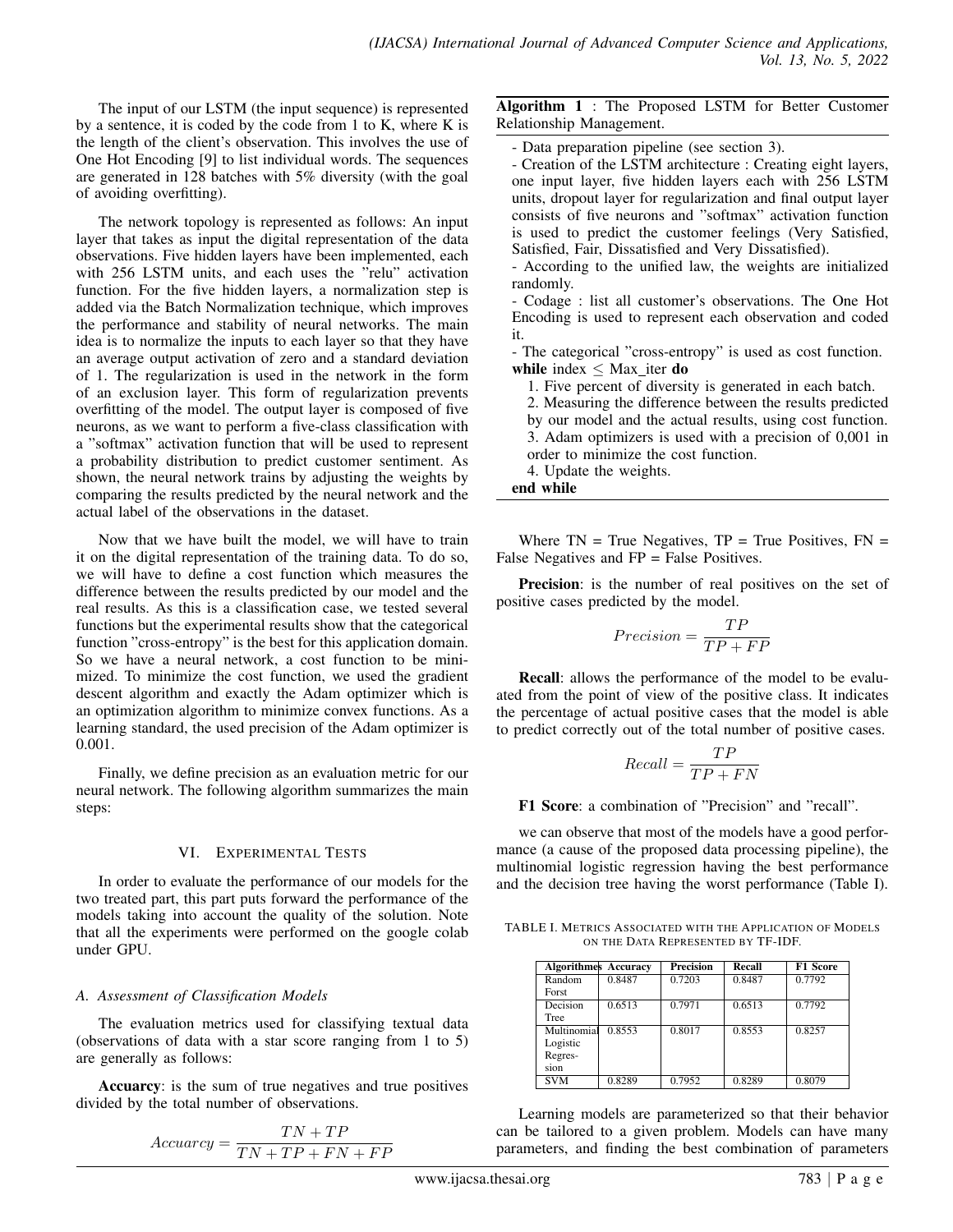can be treated as a search problem. To treat a search problem, we can use different search strategies to find a parameter or a robust set of parameters for an algorithm on a given problem, namely grid search.

Grid search is a parameter tuning approach that allows you to systematically build and evaluate a model for each combination of specified algorithm parameters. To perform Grid Search tuning to find the best parameters, we use the *GridSearchCV* class, but it is important to remember that this task consumes a lot of computing resources and takes a long time to return results.

We specify a few parameters for our model to experiment with, we can choose any values that make sense and the grid search model will return the best set of parameters.

Once our parameters are ready, all we have to do is initialize a gridsearch object and use it. To do this, we execute the parameters we have prepared and also specify the model and the metric that will be used to choose the best model. Once the gridsearch model is ready, we apply it to our data. We repeat this same step for the rest of the models and visualize the results as shown in Fig. 4. We can see that the multinomial logistic regression has the best performance.



Fig. 4. Diagram of the Accuracy Metric of the Models after Applying the Gridsearch.

## *B. LSTM Network Assessment*

To evaluate the RNN model with LSTM cells, we divided our data set (50,000 observations) into two sets, one for training and one for validation, and used cross-validation for training.

*1) The Learning and Validation of LSTM Model:* The learning rate gives an idea on the improvement of the quality of learning on a model. In Fig. 5, we present a graph that represents the learning rate (96%) and the validation rate (89%) of the proposed LSTM.

As can be seen from the model validation accuracy visualization, our RNN model with LSTM cells performed well and the fact that there is not a large discrepancy between the learning accuracy and the validation accuracy allows us to conclude that we do not have an overfitting (Fig. 6). We have also to mention that the learning rate (96%) and the validation rate (89%).

By comparing the accuracy parameters of LSTM with those of machine learning models, we can conclude that the learning rate is higher for LSTM, which will lead to good



Fig. 5. Development of the Training and Validation Score per Epoch.



Fig. 6. Convergence of the Cost Function per Epoch

results. To test our model, we tested it with new and real data (not used in training). For this, we retrieved 1000 new observations (customer reviews with different classes) and compared the predictions with customer satisfaction (target provided by customers). The following confusion matrix (Fig. 7) shows the results of the test where the accuracy mitrics is equal to 94%.



Fig. 7. The Confusion Matrix of the Test Set.